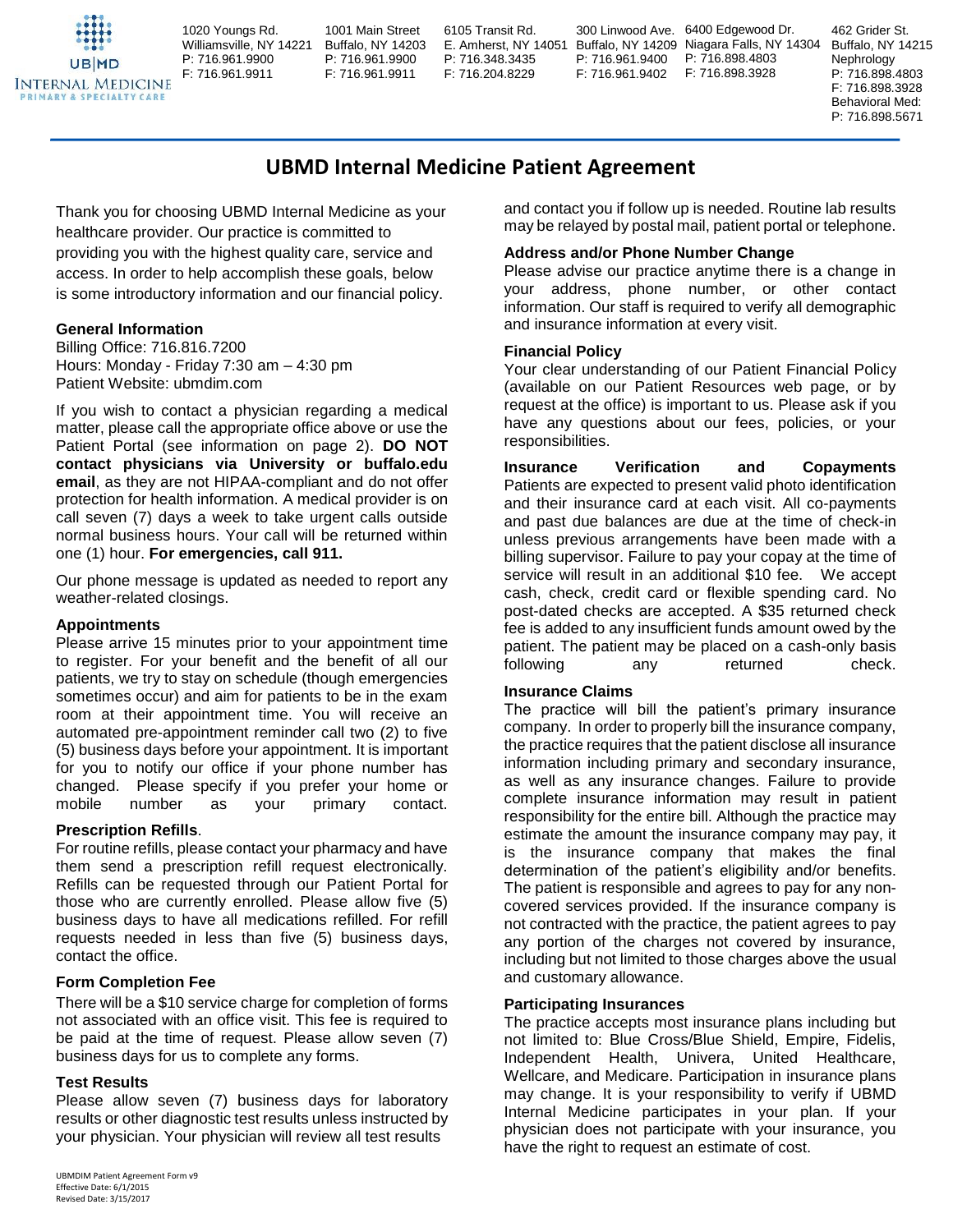## **High Deductible Plans (Health Savings Accounts or Health Reimbursement Accounts)**

If your insurance is a High Deductible Plan, you will be required to pay a \$75 deposit prior to your visit. If the total cost of services rendered is more than \$75 you will be billed for the remaining amount. If the cost of your visit is less than \$75 we will send you a refund for the difference. Refunds will be issued within 60 days if the overall patient account has a credit balance.

## **Referrals and Authorizations**

It is the patient's or guarantor's responsibility to be aware of the details of his/her insurance coverage, including any requirements for referrals and/or authorizations. Not all of our providers participate with all insurance companies. Please verify whether your physician accepts your insurance coverage. If your insurance company requires a referral and/or authorization (for specialist visits/testing), you are responsible for obtaining it. Failure to obtain the referral or preauthorization may result in a lower payment or no payment from the insurance company and the balance will be the patient's responsibility. To verify if we have received the appropriate referral or authorization, please contact our office.

## **Patient Portal**

The UBMD FollowMyHealth Patient Portal provides all participating UBMD patients the ability to communicate securely and manage their own healthcare with UBMD providers, 24 hours, seven (7) days a week. All messages received through the Patient Portal will be answered within one (1) business day. The ability to view portions of your medical records, verify or request appointments, request prescriptions, update demographic information, receive reminders and ask a question of your provider are some functions of the portal. All patients are encouraged to notify our UBMD Internal Medicine staff by phone/at your next visit to request an invitation to create an account on FollowMyHealth to become participants of the UBMD Patient Portal.

## **Self-pay Accounts**

Self-pay accounts are for patients without insurance coverage or patients without an insurance card on file with UBMD. This includes patients who have applied for Medicaid but who do not yet have a valid Medicaid number. The practice does not accept attorney letters or contingency payments. It is always the patient's responsibility to know if the practice participates with their insurance plan. If there is a discrepancy with the insurance information on file with the practice, the patient is considered self-pay unless otherwise proven. Self-pay patients are expected to make a down payment at the time of service *(\$115 for new patients* and *\$75 for established patients*). If the down payment does not cover all treatment charges, the patient is billed for the remaining balance. Payment plans are available if needed. Please contact the billing office (716.816.7200) to discuss a mutually agreeable payment plan. It is not the intention of the practice to cause hardship to

patients, only to provide them with the best care possible

and the least amount of stress. Failure to make the deposit at the time of service, will result in an additional \$10 fee.

#### **Workers' Compensation and Automobile Accidents (No Fault)**

In the case of a workers' compensation injury or automobile accident, the patient must have the claim number, phone number, contact person, and name and address of the insurance carrier with them at the office visit. If this information is not provided, the patient will be asked to either reschedule the appointment or pay for the visit at the time of service.

## **No Show/Cancellation Fee**

The practice requires 24-hour notice of appointment cancellation. If this procedure is not followed, a \$35 fee is assessed to the patient.

## **Medical Record Copies**

Patients requesting copies of medical records are charged \$.75 per page. A charge of \$15 applies for the retrieval of records in off-site storage, including those medical records transferred from another practice.

## **Minors**

The parent or guardian who holds the insurance for the child is considered the guarantor for the child and is responsible for full payment regardless of personal circumstances. A signed release to treat may be required for the unaccompanied minors.

## **Outstanding Balance Policy**

A billing statement is sent to the patient/guarantor upon rendering of services. Statements are mailed every twenty-eight (28) days thereafter. If a patient's account is sixty (60) days past due, the patient is sent a Final Collection letter requesting payment within fifteen (15) days. Telephone calls may be made to the patient prior to sending an account to a collection agency in a final attempt to collect the outstanding balance. If no payment is received, the account is sent to a collection agency. Statements returned with an invalid address, will be sent to the collection agency. Any account sent to a collection agency will include collection, attorney and court fees and may be reported to credit bureaus.

Patients with an outstanding balance of 120 days may be discharged from our practice unless a payment arrangement is made. If your account is unpaid, and no payment arrangement has been made, pursuant to this agreement, your account may be turned over to a collection agency.

Regardless of any personal arrangements that a patient might have with outside individuals or groups, if you are over 18 years of age and receiving treatment, you are ultimately responsible for payment of the service. Our office will not bill any other individual.

## **Policy and Fee Changes**

These policies and fees are subject to change. We will do our best to keep you informed of any modifications.